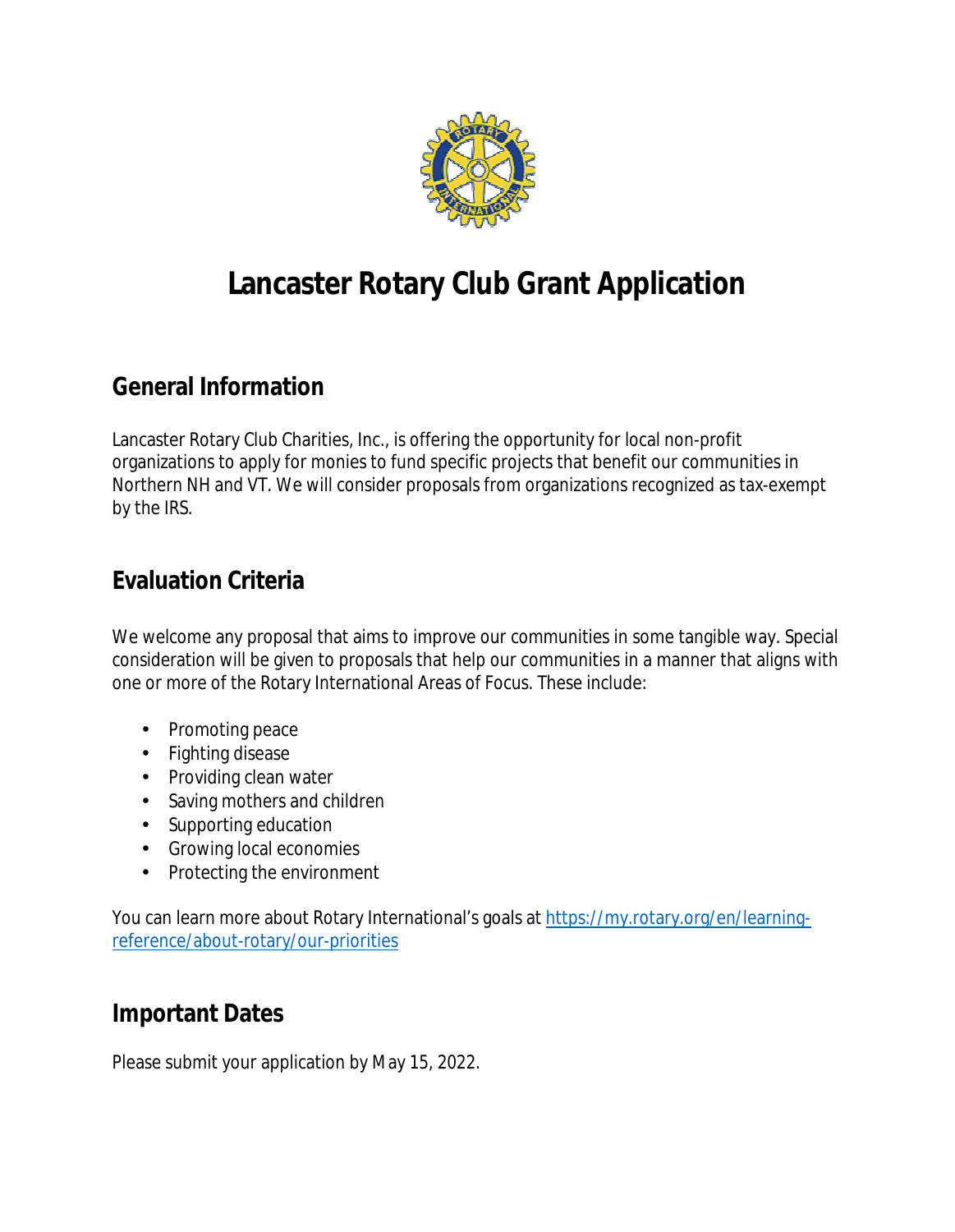## **Basic Applicant Information**

| <b>Organization Name:</b>                    |               |
|----------------------------------------------|---------------|
| <b>Employer Identification Number (EIN):</b> |               |
| <b>Address:</b>                              |               |
| <b>Phone:</b>                                | <b>Email:</b> |
| <b>Web Address</b>                           |               |
| <b>Primary Contact(s)</b>                    |               |
| <b>Other Contact Information</b>             |               |

#### **What is the mission of your organization?**

| <b>Date of Application:</b>    |  |  |
|--------------------------------|--|--|
| <b>Name of Project:</b>        |  |  |
| <b>Total Project Costs:</b>    |  |  |
| <b>Grant Amount Requested:</b> |  |  |

## **Grant Conditions**

- Lancaster Rotary may promote your project for publicity purposes.
- Any funds that are awarded will be paid upfront. We will request a final accounting of your project, and if significant project funds are not spent when the project is completed, unspent funds will be returned to Lancaster Rotary.
- When your project is completed, Lancaster Rotary will expect you to join one of our meetings to present the details of what you've accomplished.
- Grant monies can be used in conjunction with other funding sources, but this grant application does not require matching funds from any other organization.